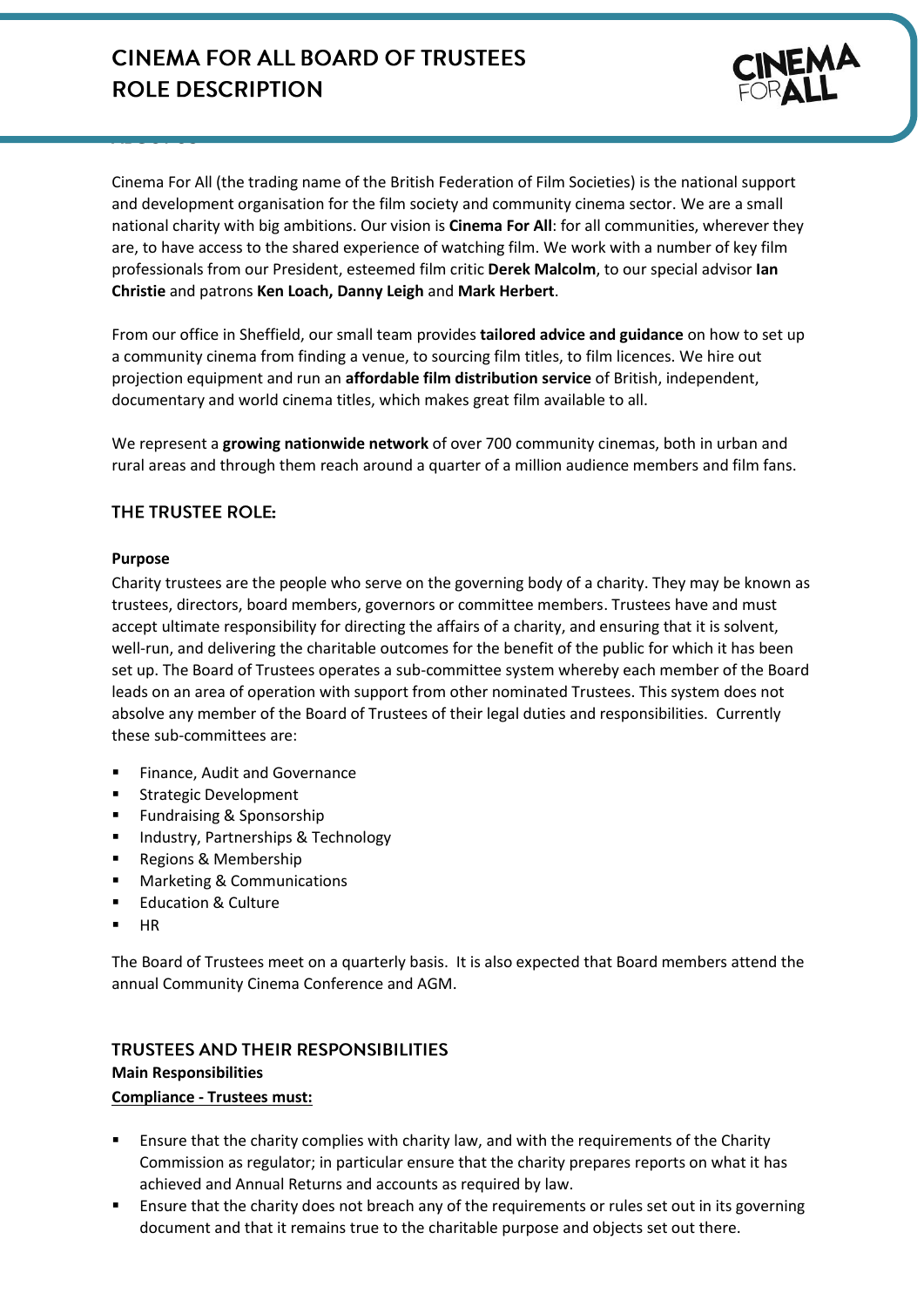- Comply with the requirements of other legislation and other regulators (if any) which govern the activities of the charity.
- Act with integrity, and avoid any personal conflicts of interest or misuse of charity funds or assets.

# **Duty of prudence - Trustees must:**

- **Ensure that the charity is and will remain solvent.**
- **Use charitable funds and assets reasonably, and only in furtherance of the charity's objects.**
- Avoid undertaking activities that might place the charity's endowment, funds, assets or reputation at undue risk.
- Take special care when investing the funds of the charity, or borrowing funds for the charity to use.

## **Duty of care - Trustees must:**

- Use reasonable care and skill in their work as trustees, using their personal skills and experience as needed to ensure the effective & efficient administration of the charity's affairs.
- Consider getting external professional advice on all matters where there may be material risk to the charity, or where the trustees may be in breach of their duties.

- see more at[: http://www.charitycommission.gov.uk/detailed-guidance/trustees-staff-and-volunteers/the](http://www.charitycommission.gov.uk/detailed-guidance/trustees-staff-and-volunteers/the-essential-trustee-what-you-need-to-know-cc3/#b2)[essential-trustee-what-you-need-to-know-cc3/#b2](http://www.charitycommission.gov.uk/detailed-guidance/trustees-staff-and-volunteers/the-essential-trustee-what-you-need-to-know-cc3/#b2)

#### **Additional Responsibilities**

- To contribute actively to the Board of Trustee's role in giving strategic direction to the organisation, setting overall policy, defining goals, setting targets & evaluating performance against agreed targets.
- To declare any conflict of interest while carrying out the duties of a Trustee.
- To be collectively responsible for the actions of the organisation and other Trustees.
- To attend meetings & read relevant papers in advance of those meetings.
- To take part in discussions as a member of sub-committees or working groups when appropriate.
- To attend sub-committee meetings & participate in other tasks as they arise.
- To keep informed about the activities of the organisation.
- To actively support the fundraising aims of the organisation.
- **The Fourier 1** To represent the organisation at appropriate events, meetings & functions.
- To act as a spokesperson and advocate for the organisation where appropriate.
- **To provide support when required to executive staff team.**
- To sit on recruitment panels as required.

Candidates must have not been disqualified from acting as trustees, and candidates will be asked to confirm in writing - see more at: [http://www.charitycommission.gov.uk/detailed-guidance/trustees-staff](http://www.charitycommission.gov.uk/detailed-guidance/trustees-staff-and-volunteers/finding-new-trustees-cc30/#sthash.WrhWiDJx.dpuf)[and-volunteers/finding-new-trustees-cc30/#sthash.WrhWiDJx.dpuf](http://www.charitycommission.gov.uk/detailed-guidance/trustees-staff-and-volunteers/finding-new-trustees-cc30/#sthash.WrhWiDJx.dpuf)

Candidates are asked to consider and declare any existing or potential conflicts of interest - see more at: [http://www.charitycommission.gov.uk/detailed-guidance/trustees-staff-and-volunteers/finding-new](http://www.charitycommission.gov.uk/detailed-guidance/trustees-staff-and-volunteers/finding-new-trustees-cc30/#sthash.WrhWiDJx.dpuf)[trustees-cc30/#sthash.WrhWiDJx.dpuf](http://www.charitycommission.gov.uk/detailed-guidance/trustees-staff-and-volunteers/finding-new-trustees-cc30/#sthash.WrhWiDJx.dpuf)

Salary: **Voluntary position**. Reasonable expenses will be paid in the conduct of this role.